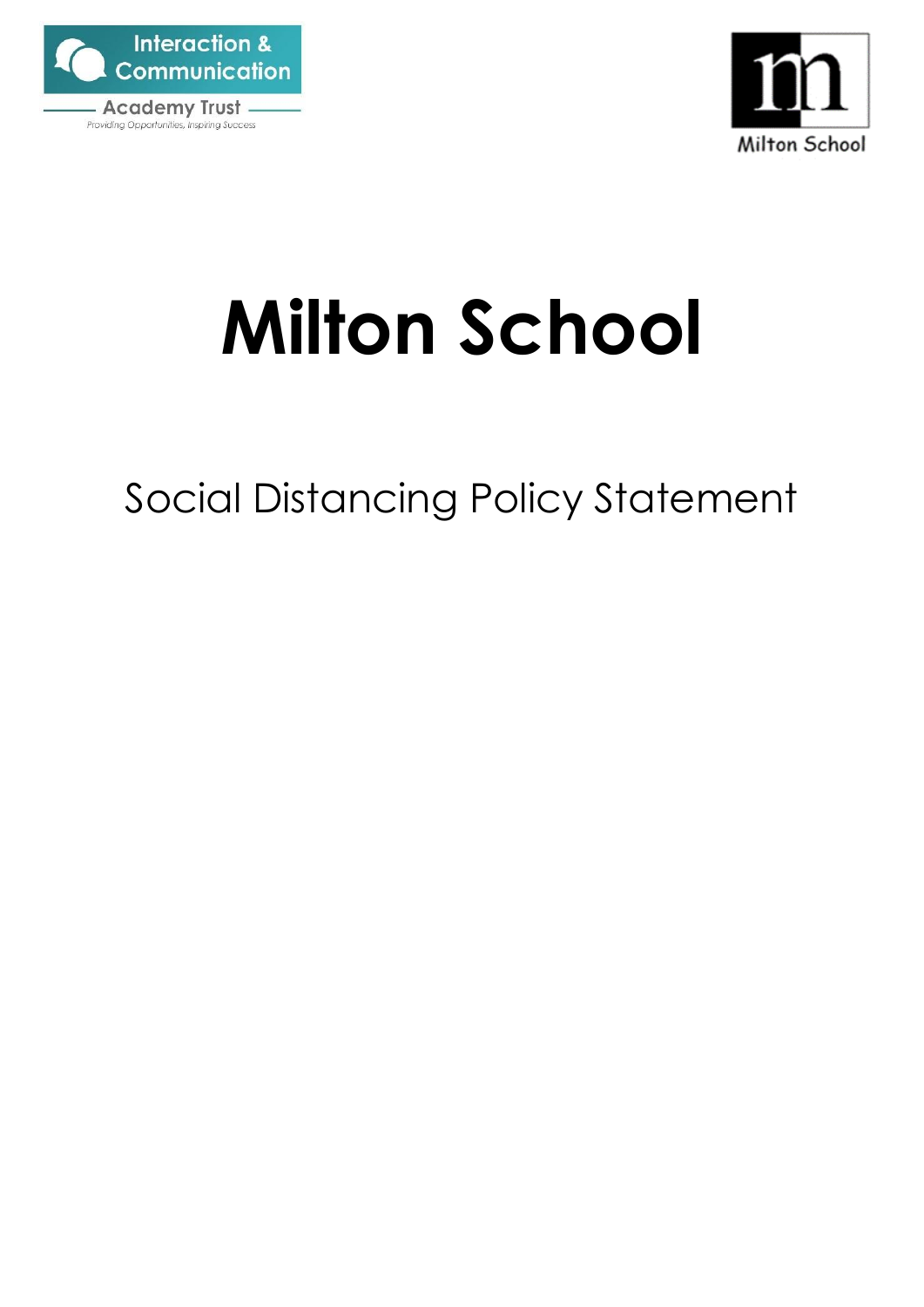

- Academy Trust -

**Contents:**



# [Statement of intent](#page-2-0)

- 1. [Legal framework](#page-3-0)
- 2. [Risk assessments](#page-3-1)
- 3. [Social distancing measures](#page-4-0)
- 4. [Infection control measures](#page-3-1)
- 5. [Personal protective equipment \(PPE\)](#page-8-0)
- 6. [Communication](#page-10-0)
- 7. [Monitoring and review](#page-10-1)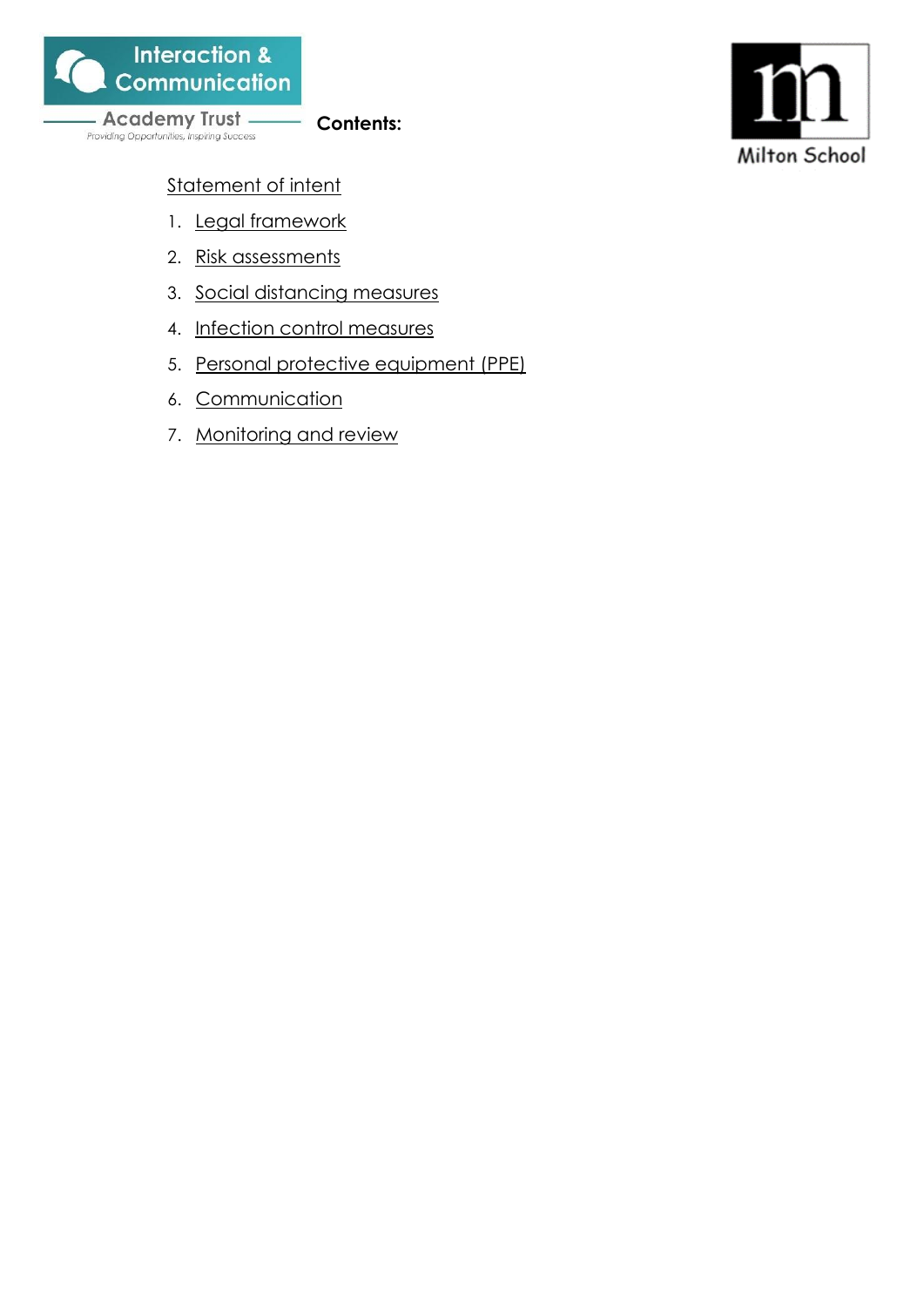

Milton School

# <span id="page-2-0"></span>**Statement of intent**

This policy statement outlines the school's approach to social distancing measures in light of the current coronavirus (COVID-19) pandemic, and how we will adhere to the guidance published by the government and health organisations.

While we are looking forward to welcoming our pupils back, we understand the concerns of many of our stakeholders, e.g. parents and staff members. That is why we have created this policy – to outline the steps the school will take to mitigate the risk of infection spreading and, ultimately, ensure the safety of our school community.

We will be consulting parents and staff members to support our decisionmaking and will be updating this policy in light of updates to government guidance.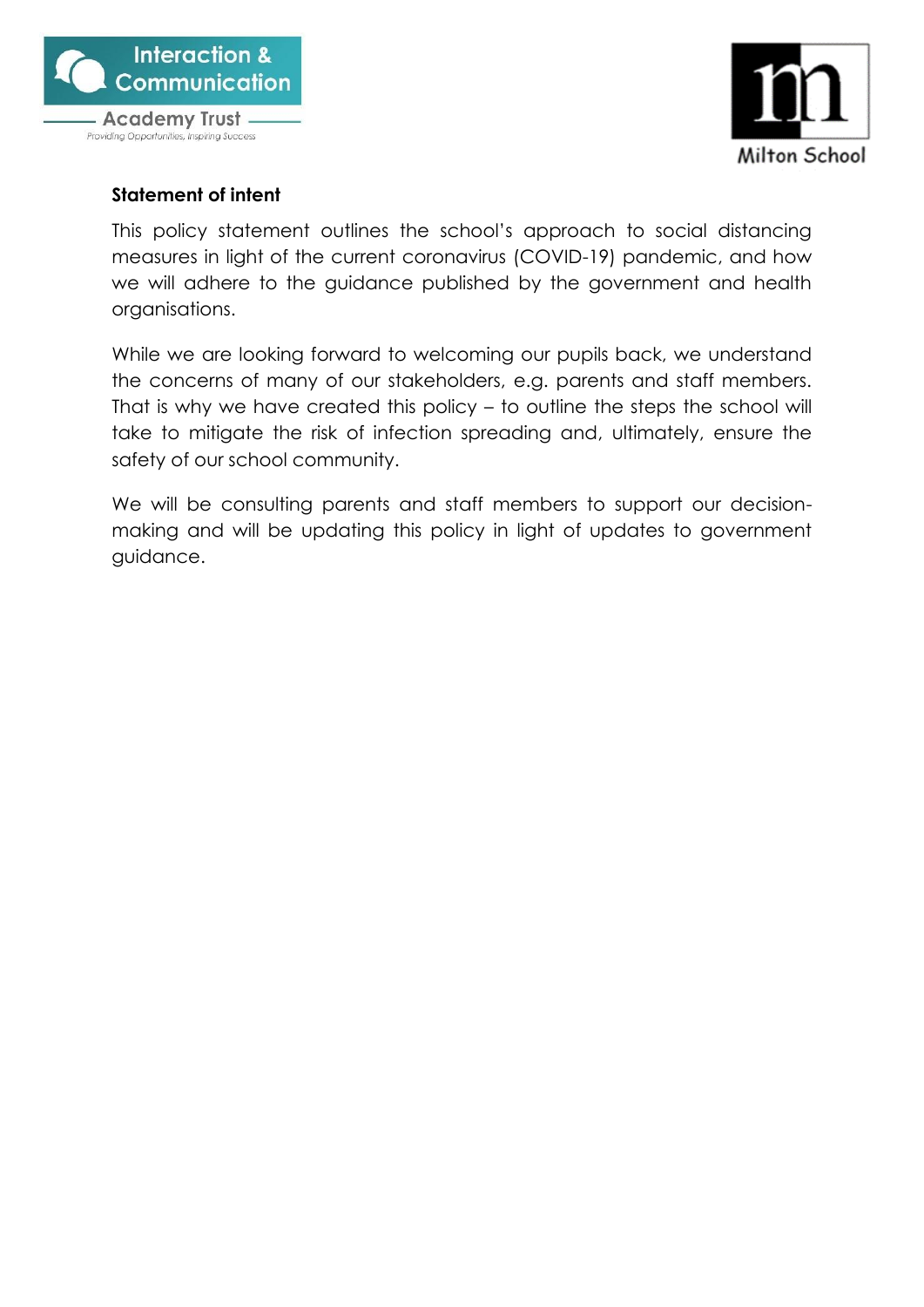

# <span id="page-3-0"></span>**1. Legal framework**



- 1.1. This policy has due regard to relevant legislation and guidance, including, but not limited to, the following:
	- Coronavirus Act 2020
	- DfE (2020) 'Coronavirus (COVID-19): implementing protective measures in education and childcare settings'
	- DfE (2020) 'Safe working in education, childcare and children's social care settings, including the use of personal protective equipment (PPE)
- 1.2. This policy operates in accordance with the following school policies:
	- **Bereavement Policy**
	- **Infection Control Policy**
	- **Behavioural Policy**
	- **Coronavirus (COVID-19) Reopening Plan**
	- **Risk Assessment for Reopening After Partial Closure**

# <span id="page-3-1"></span>**2. Risk assessments**

- 2.1. Before reopening the school to more pupils, a risk assessment will be carried out to ensure sensible measures are put in place to protect staff members and pupils, including appropriate social distancing measures.
- 2.2. Staff members will be consulted as part of the creation process to ensure everyone's needs are understood and accounted for.
- 2.3. The risk assessment will address the following areas:
	- Safety of the school premises
	- Cleaning measures
	- Infection control and the ability to implement protective measures, e.g. social distancing
	- Supporting staff and pupil wellbeing
	- Supporting pupils' learning
	- Safeauardina
	- Communication of plans and procedures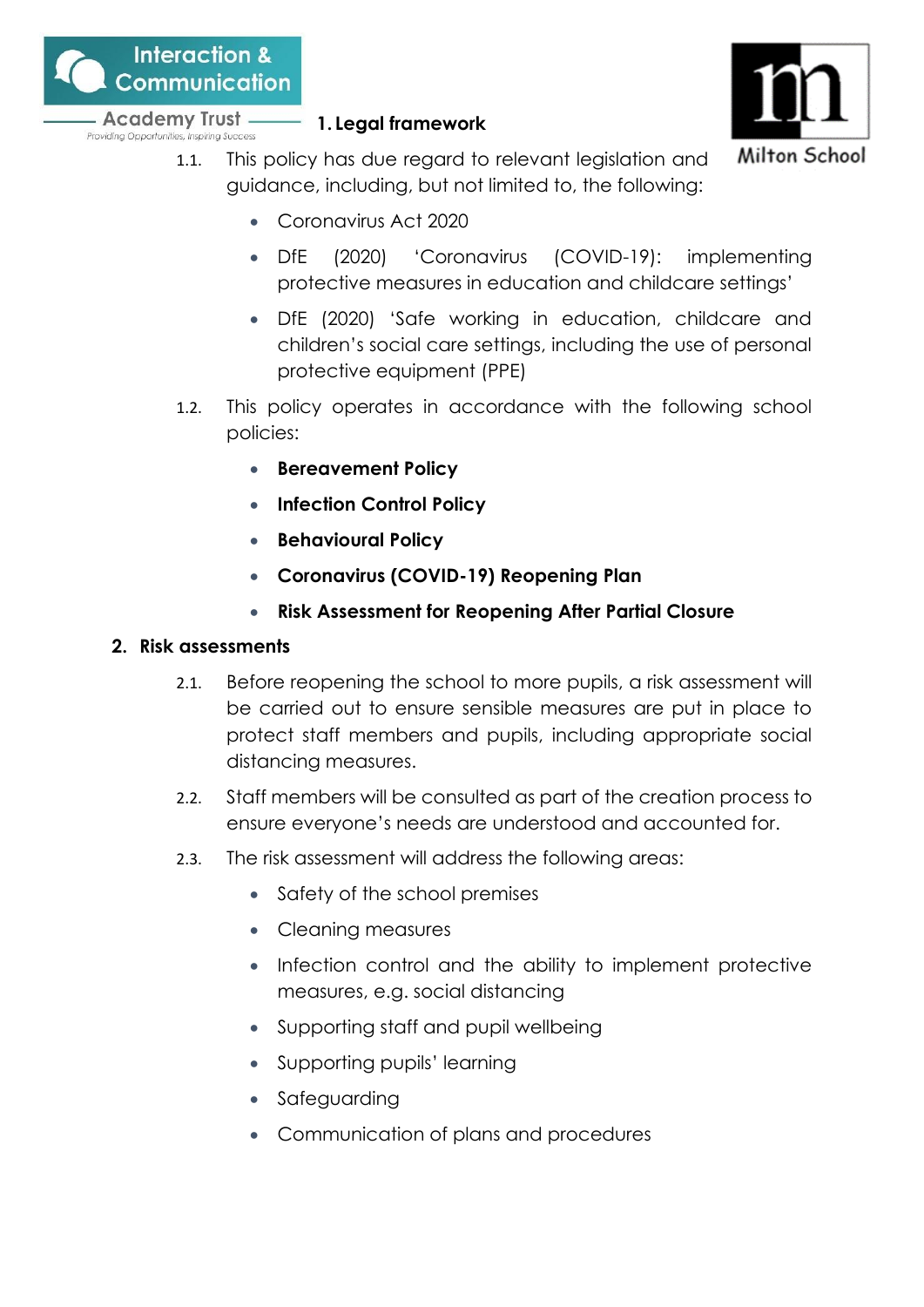



# <span id="page-4-0"></span>**3. Social distancing measures**

#### **Class sizes**

- 3.1. We will operate that there will be no more than 4 pupils in a classroom with 2 members of staff
- 3.2. Pupils may not be with their classmates or regular staff
- 3.3. Pupils will remain in these groups and will not mix with others during the school day or on subsequent days.
- 3.4. Classes will be overseen by a teacher with support from CSA's/DSA's
- 3.5. Where possible, social distancing measures will be adhered to, including the two-metre rule, and desks will be spaced as far apart as possible to help this.
- 3.6. Staggered days and times are to ensure that social distancing can be maintained for all classes
- 3.7. Outdoor learning will be encouraged to help with adherence to social distancing measures.

# **The school day**

- 3.8. The **Principal** and other key staff members will review the school timetable and make amendments to reduce movement around the school.
- 3.9. Staff, pupils and parents will be sent a copy of the finalised timetable and will be informed of any changes to this timetable.

# **Travelling to and from school**

3.10. Pupil start and finish times will be staggered as follows to maintain social distancing and minimise mixing:

# **Start times**

- $\bullet$  Lower school Class 1, Year 3, Year 4, Year 5, Year  $6 0930$
- Upper School Year 7, Year 8, Year 9, Year 10, Year 11 0900

#### **Finish times**

- Lower school Class 1, Year 3, Year 4, Year 5, Year 6 1230
- Upper School Year 7, Year 8, Year 9, Year 10, Year 11 1200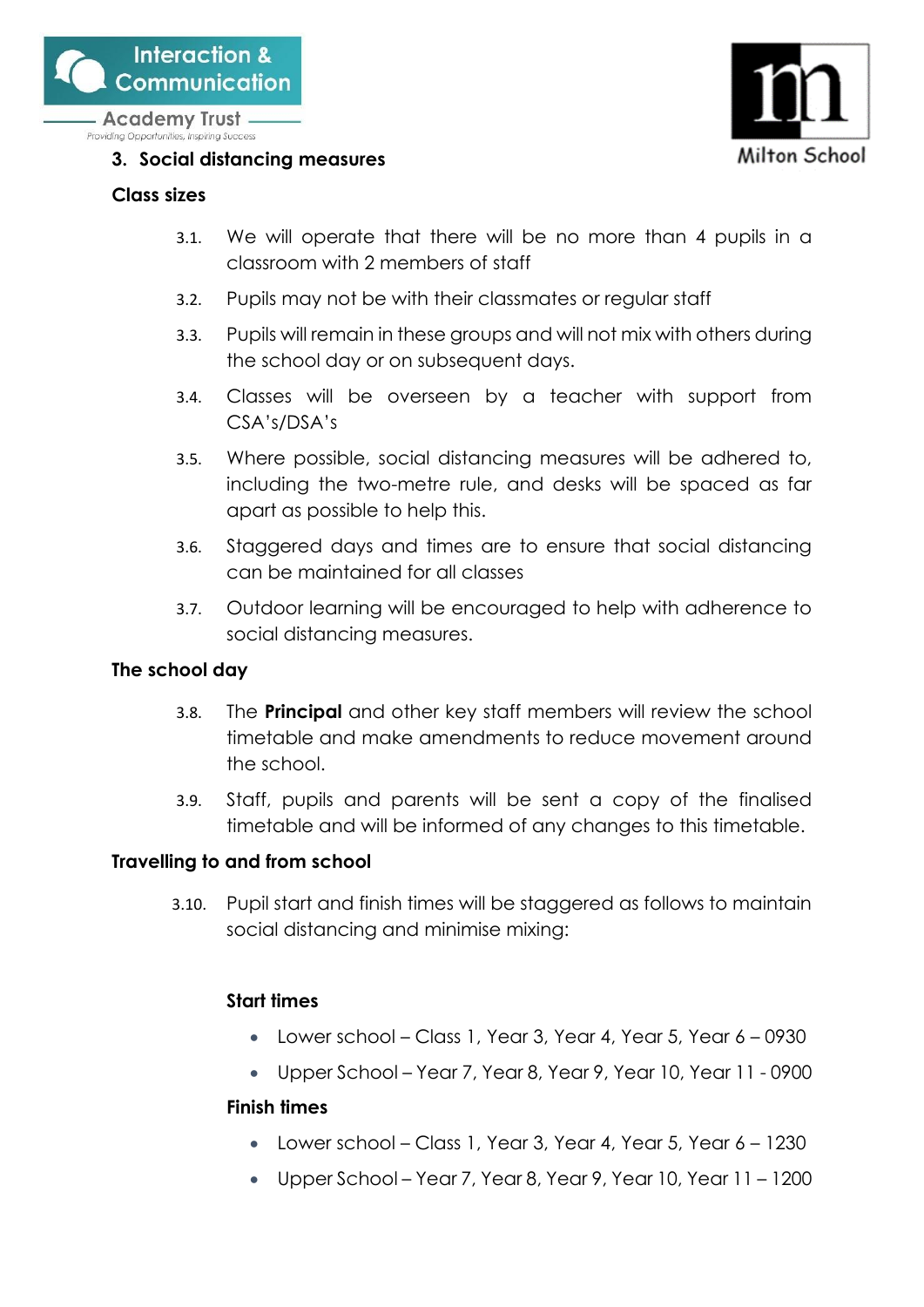



**Monday – Year 8 & Year 5 Tuesday – Year 7 & Year 3 Wednesday – Year 9 & Year 6 Thursday – Year 10 & Year 4 Friday – Year 11 & Year 1-2 (class 1)** 

- 3.11. Pick up and drop off points are communicated to parents in advance of the measures being put in place.
- 3.12. Clear signage is displayed highlighting where parents should drop off and pick up their children.
- 3.13. Parents are urged to avoid public transport where possible and to encourage their children to walk or cycle to school.

# **Assemblies**

3.14. Assemblies will not take place until it is deemed safe to do so.

#### **Breaktimes**

- 3.15. Pupils will take their breaktimes with the pupils in their set group to avoid mixing.
- 3.16. Different areas of the school will be allocated for pupils to take their break so we can appropriately distance pupil groups.
- 3.17. To assist in distancing pupil groups during breaktimes and lunchtimes, they will be staggered as follows:

# **Morning break**

- **Lower School – Front Yard**
- **Upper School – Back Yard**
- 3.18. The playground will be open so pupils are able to go outside during their breaktimes however, they will be required to follow social distancing guidelines. If social distancing rules cannot be followed on the playaround, it will be closed.
- 3.19. There will be no access to the playground equipment or exercise equipment for pupils

**4.**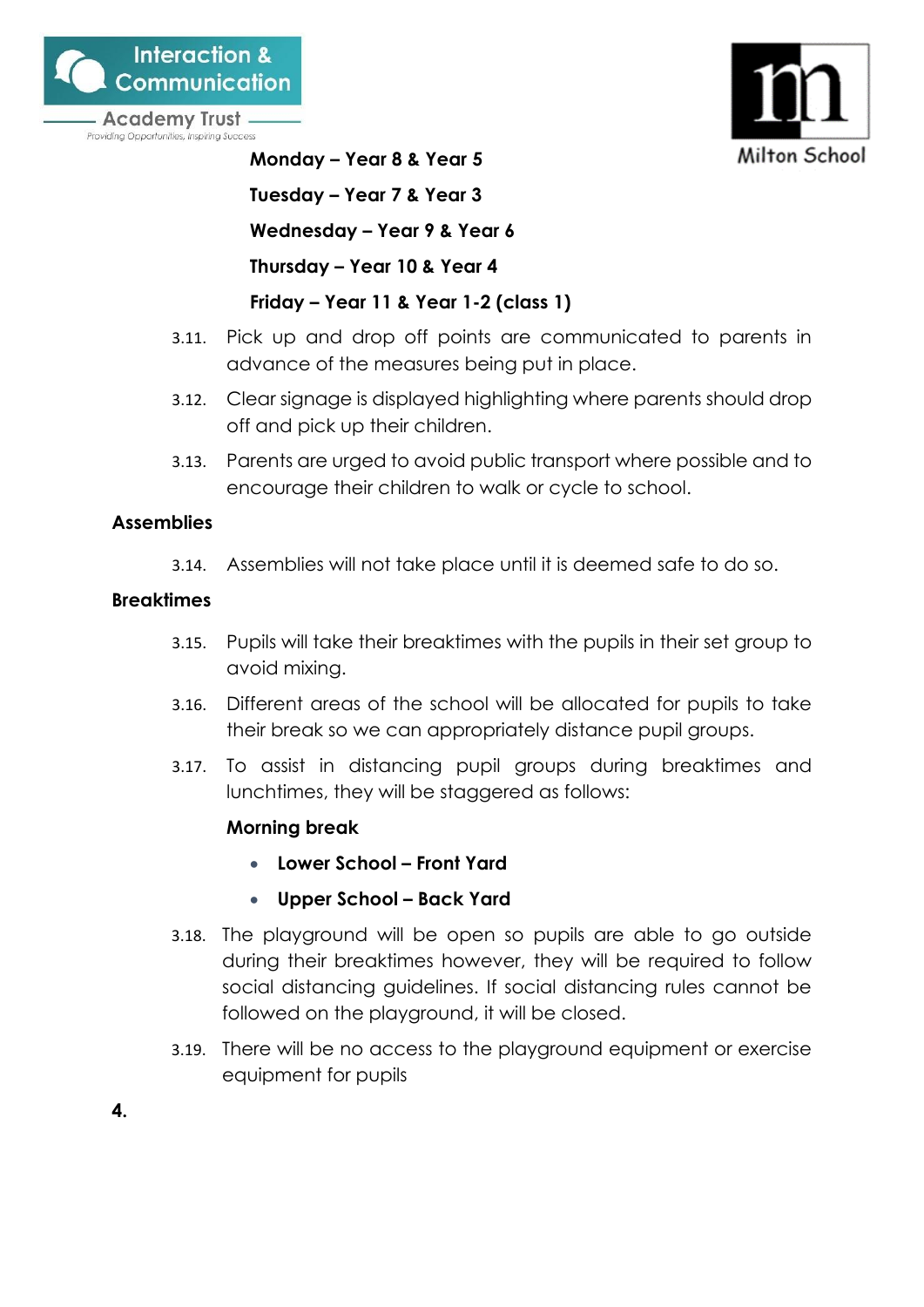

#### **Staffroom**



4.1. The use of the staffroom is discouraged. If the staffroom needs to be used, occupancy will be limited, to stop staff members mixing. The two-metre social distancing will be enforced in the staffroom.

# **PE lessons**

4.2. Pupils will be required to follow social distancing guidelines in PE and sports activities. Class sizes will be limited to make adherence to the guidelines easier during team sports and activities. PE will only take place outside.

# **After school clubs**

4.3. There will be no after school clubs until further notice.

# **Behaviour**

- 4.4. The school's **Behaviour Policy** has been amended to include an annex outlining how social distancing will work when implementing the measures in the policy.
- 4.5. We understand that following some of the social distancing principles will be extremely challenging, so staff and pupils will not face any stringent action if they are unable to follow them.
- 4.6. Behaviour with intent that affects other pupils & staff safety inline with social distancing, spitting, cough etc will not be tolerated.
- 4.7. If a staff member is unable to follow the principles, they should speak to the **Principal**.
- 4.8. If a pupil is unable to follow any social distancing measures, the **Principal** and relevant staff members will discuss whether it would be more appropriate for the pupil to remain at home.

# **Transport**

- 4.9. Pupils and staff are encouraged to walk or cycle to school or be dropped off by a member of their household. If this is not possible, and pupils and staff need to use public transport, they are required to follow guidelines on social distancing.
- 4.10. Pupils and their families will be informed of the new arrangements before they are implemented.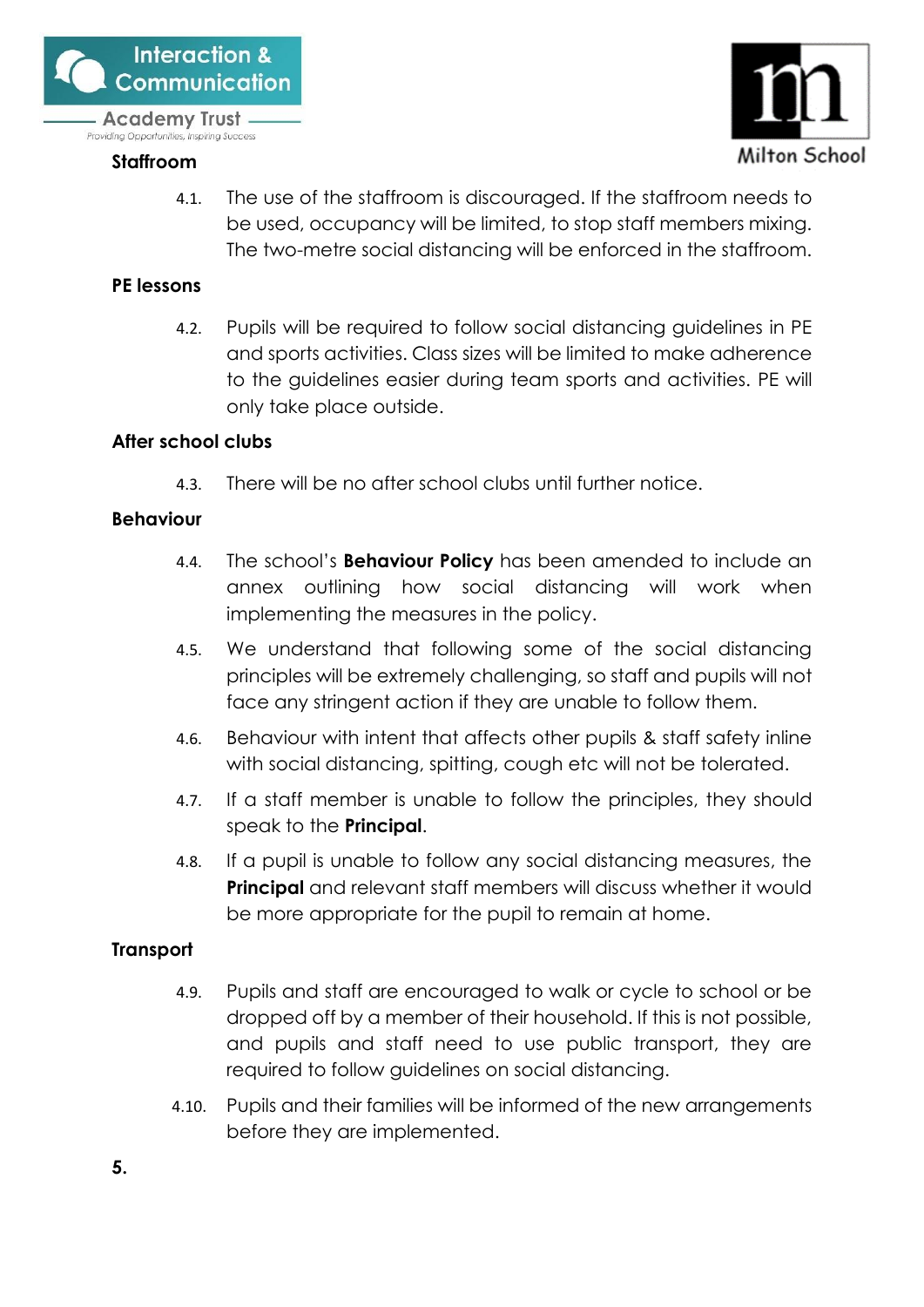



# **Supporting pupils**

- 5.1. Class teachers will review EHC plans and risk assessments to determine whether it is safe for pupils with SEND to return to school.
- 5.2. The Class teacher will consider the capacity for the pupil to understand and follow social distancing measures that have been put in place as part of their decision to determine whether a pupil with SEND should return to school.
- 5.3. When planning for each stage of reintegration, the implications for the wellbeing of pupils, staff and families will always be considered. One of the school's key priorities in relation to wellbeing is ensuring that the school community feels safe as we reopen more widely.
- 5.4. **Safeguarding support** will liaise with the LA to discuss what wider support services are available and to secure additional support and early help, where possible.

# **6. Infection control measures**

- 6.1. We know that implementing social distancing measures in a school setting is extremely challenging. Therefore, we will also implement robust infection control measures to help ensure the safety of our school community.
- 6.2. Infection control measures are implemented in line with the **Infection Control Policy**, which contains an annex on coronavirus measures.
- 6.3. All staff members will be briefed on what they can do to mitigate the risk of infection, and they will be reminded of their responsibilities relating to control measures weekly and in the staff briefing. Or as and when new guidance is released.
- 6.4. The school will communicate regularly with parents to outline the infection control measures in place and to explain parents' responsibilities in mitigating the risk of infection spreading. This is done to reassure parents and further mitigate the risk of infection spreading.
- 6.5. The following measures will be implemented across the school: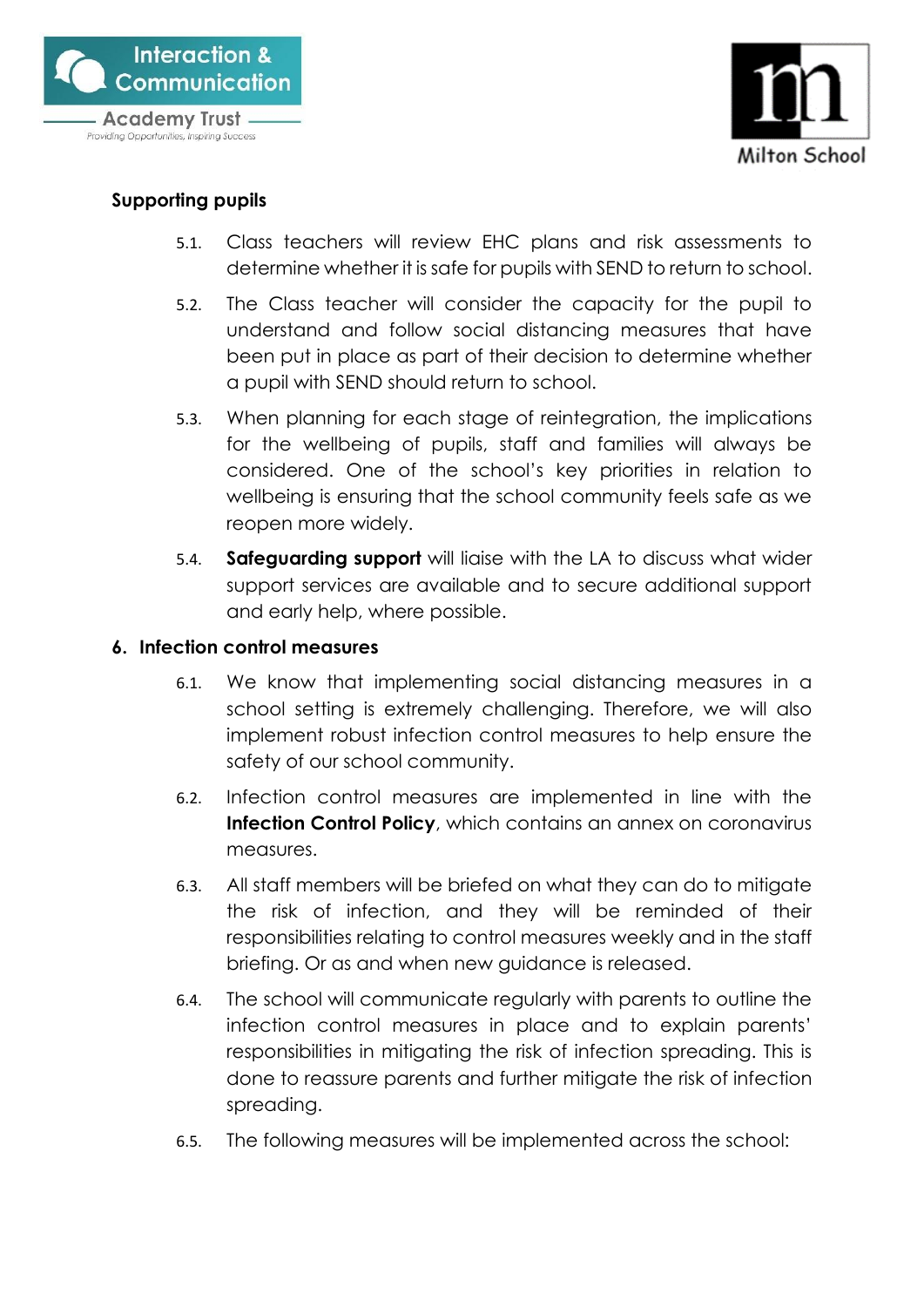

• Minimising contact with individuals



who are unwell by ensuring that those who have coronavirus symptoms, or who have someone in their household who does, do not attend the school for 7 or 14 days.

- Cleaning hands frequently wash hands thoroughly for 20 seconds with running water and soap and dry them thoroughly or use alcohol hand rub or sanitiser ensuring that all parts of the hands are covered
- Ensuring good respiratory hygiene by promoting the 'catch it, bin it, kill it' approach
- Cleaning frequently touched surfaces using standard products
- Minimising contact and mixing of pupils and staff by altering, as much as possible, the environment (such as classroom layout) and timetables (such as staggered breaktimes)
- Limiting the number of shared resources that are taken home by staff and pupils
- Discouraging pupils from touching their faces or putting objects in their mouths
- Teaching pupils to wash their hands frequently, particularly after using large moveable toys and bikes
- 6.6. The school will review guidance from the government regularly, and update this policy and other documents, e.g. the **Risk Assessment for Reopening After Partial Closure**, where necessary.

# <span id="page-8-0"></span>**7. Personal protective equipment (PPE)**

- 7.1. Reference to PPE in this section means:
	- Fluid-resistant surgical face masks.
	- Disposable gloves.
	- Disposable plastic aprons.
	- Eye protection, e.g. face visor or goggles.
- 7.2. The government has advised that the majority of school staff do not need to wear PPE beyond what they normally would for their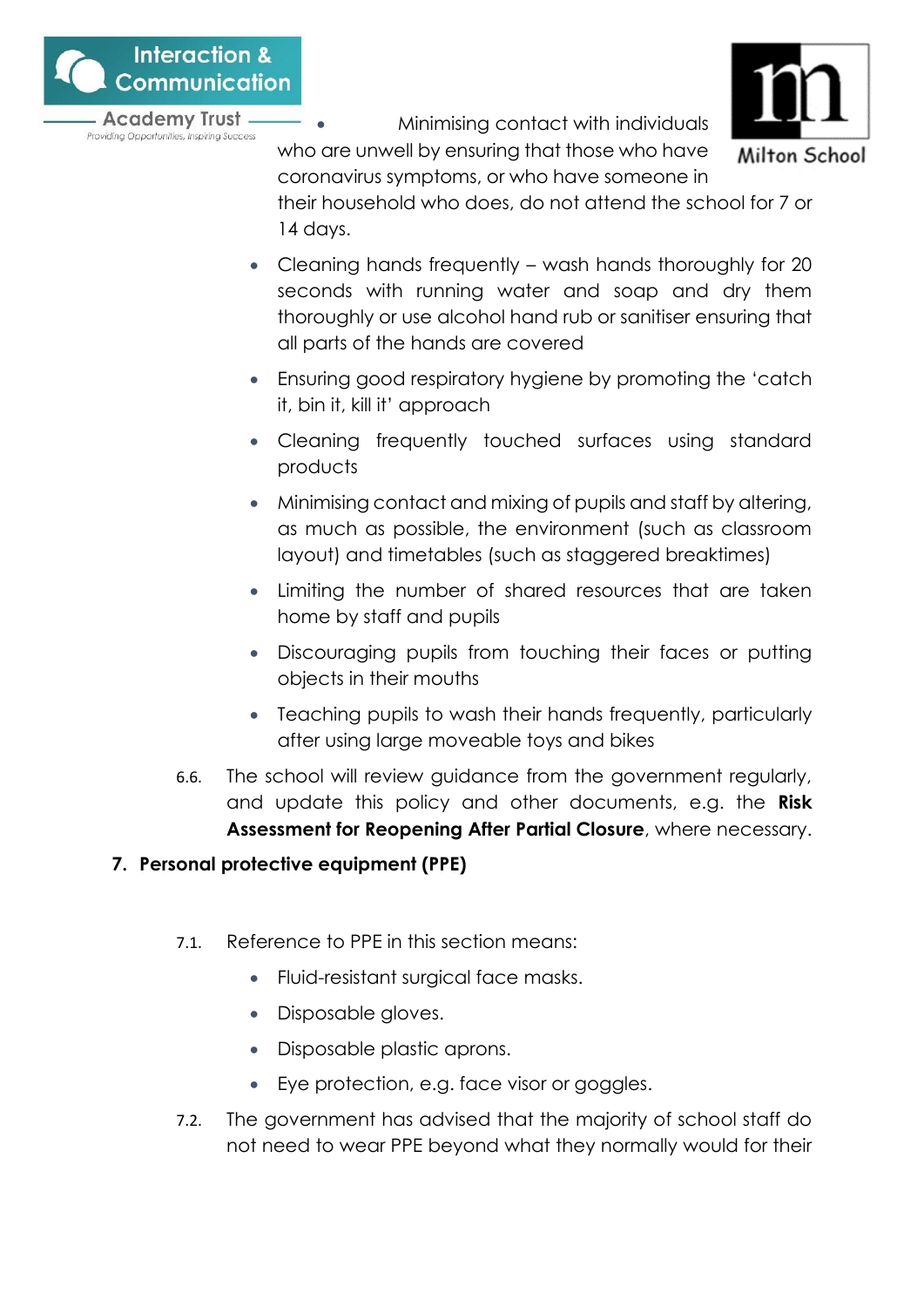

work, even if they are not always able to maintain a distance of two metres from others.



- 7.3. In accordance with government guidance, PPE will be provided to staff in the following circumstances:
	- Where staff are caring for pupils whose intimate care needs already require the use of PPE
	- Where a pupil becomes unwell with symptoms of coronavirus at school and requires direct personal care until they can go home, a fluid-resistant surgical mask should be worn by the staff member caring for the pupil. If contact with the pupils is necessary, the staff member should wear disposable gloves, a disposable apron, and a fluid-resistant surgical mask. Where there is a risk of splashing to the eyes, e.g. from coughing, eye protection should be worn.
- 7.4. When using face masks, staff will ensure the masks:
	- Cover both the nose and mouth.
	- Do not dangle around the neck.
	- Are not touched once put on, except when carefully removed before disposal.
	- Are changed once they become moist or damaged.
	- Are only worn once and then discarded.
- 7.5. When using PPE, staff members will follow [PHE's guidelines](https://www.gov.uk/government/publications/covid-19-personal-protective-equipment-use-for-non-aerosol-generating-procedures) on putting on and taking off equipment. PHE's infographics will be displayed in areas of the school where PPE is likely to be used.
- 7.6. The safety of our staff is paramount, so additional risk assessments will be conducted to determine whether PPE is required for other tasks and activities, and we will do our utmost to ensure staff are provided with the PPE they need.
- 7.7. Where the wearer of PPE does not have coronavirus symptoms, the equipment will be placed in a refuse bag and be disposed of as normal domestic waste.
- 7.8. PPE that has been worn by, or near, someone with coronavirus symptoms will be disposed of by:
	- Putting it in a plastic rubbish bag and tying it when full.
	- Placing the rubbish bag in a second rubbish bag and tying it.